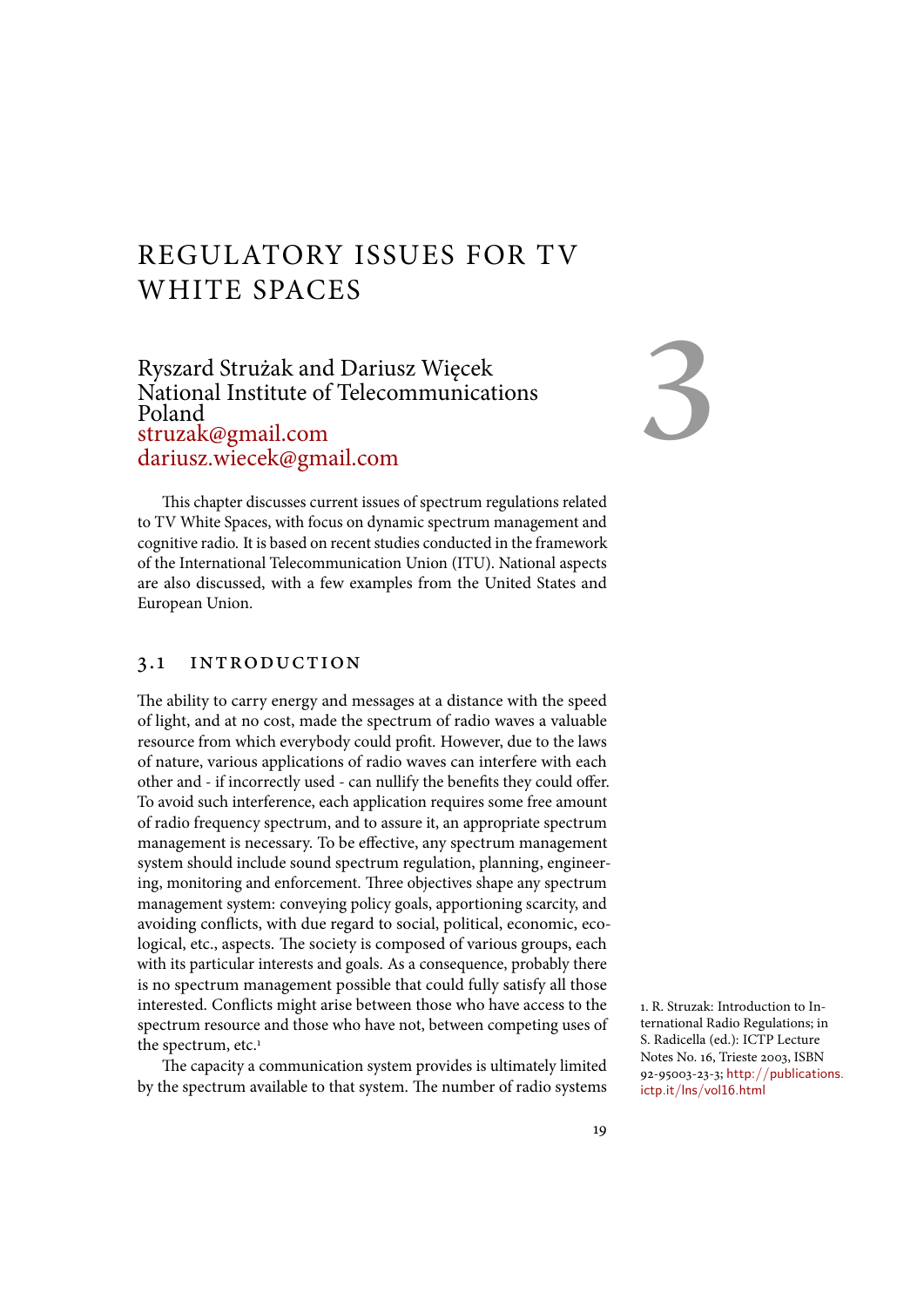in operation worldwide is already enormous and continues to increase. Most of suitable frequencies have already been occupied and in some frequency bands and geographical regions there is no place for new radio systems. Cloud-based applications, which exchange data back and forth with distant datacenters instead of storing them locally, increase the spectrum occupation further. To solve spectrum problems, numerous organizations have employed thousands of experts. The International Telecommunication Union (ITU), a specialized Agency of United Nations, is one of them.

# 3.2 spectrum regulations

ITU assembles 193 countries (grouped in three ITU Regions) to assure, among others, rational use of the spectrum/orbit resources through the consensus-based decision process, *"taking into account the special needs of developing countries"*. The ITU mission involves:

- Ensuring meeting the specific needs of countries through mechanism of the World and Regional Radio Conferences, International Conventions/Agreements, etc.
- Coordinating the efforts to eliminate and prevent harmful interference between radio stations of different countries,
- Studying and recommending technical and operational standards by Radiocommunication Study Groups and Assemblies.

Other tasks include global standardization and development. The mission is accomplished in the spirit of collaboration and mutual trust.

## 3*.*2*.*1 *International Regulations*

How the spectrum/orbit resources are used has profound impact on the society, on its prosperity, security, culture, and education. Keeping the ITU mission in mind, the ITU members have agreed upon common Radio Regulations<sup>2</sup> that aim at assuring inter-communication among various systems, assuring rational use of spectrum, and preventing mutual interference. Radio Regulations have the status of an International Treaty, and each government warrants they are respected under its jurisdiction. Traditionally, the use/management of the spectrum/orbit resources on the international forum bases on a few general principles:

• The spectrum/orbit resources are public. The uses of these resources are based on the common administrative regulations and allocations of frequency bands (and orbital parameters for satellite communications). These regulations and allocations are set through the mechanism of international consultations, negotiations, and consensus.

2. Radio Regulations, International Telecommunication Union, Geneva 2012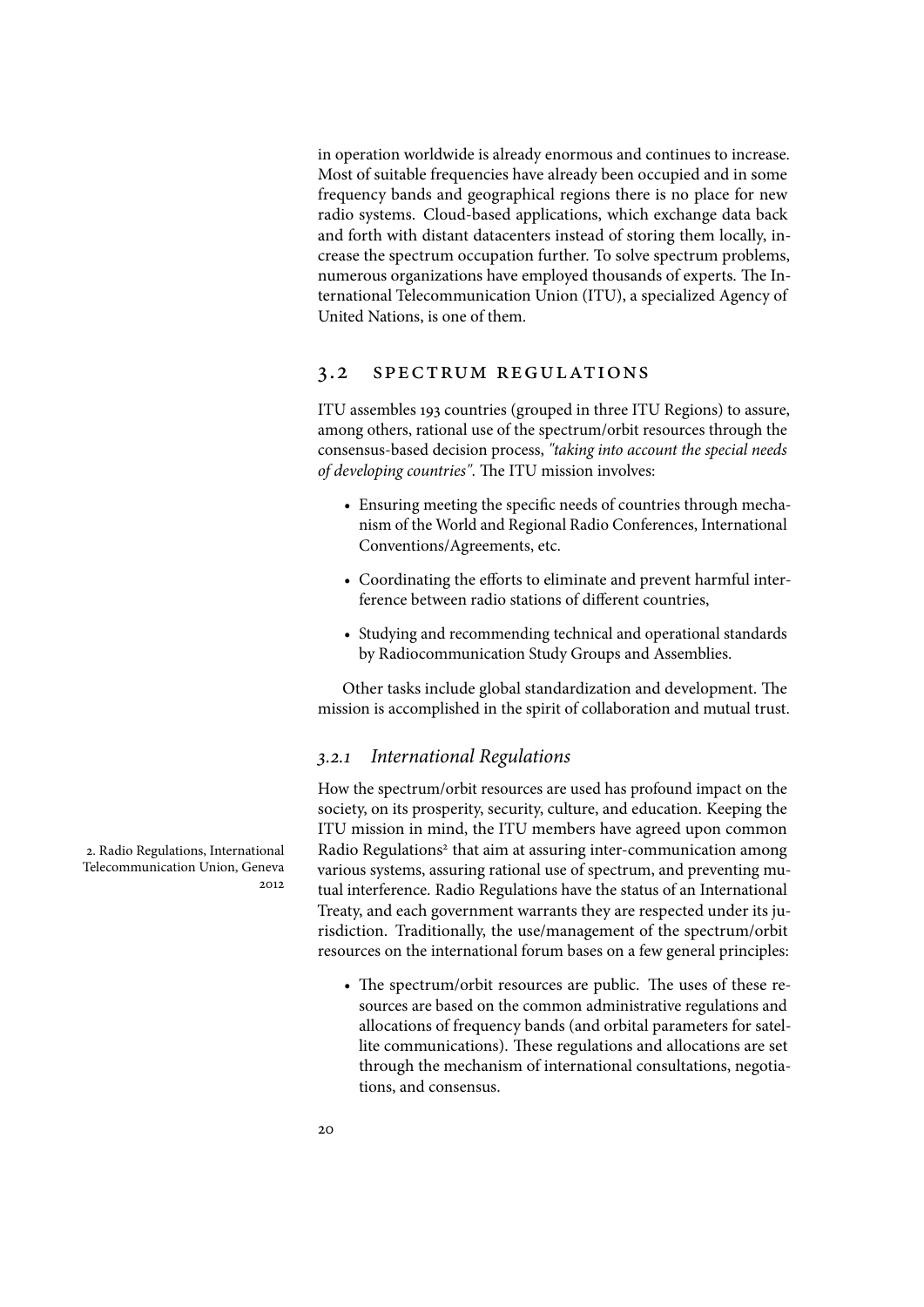- Every country has an equitable and free access to spectrum/orbit resources: no fee mechanism has been envisaged on the international scene for the use of spectrum/orbit resources.
- National sovereignty is a "sacred" principle in the ITU. Each country decides about its uses freely, as long as it respects the international regulations and agreements in force. On that basis, many countries have introduced a national system of fees. Some countries have created an internal spectrum market, although not everywhere with success. We will come back to that in section 2.5 below.

The uses made of the spectrum/orbit resources have been based on the Table of Frequency Allocations of Radio Regulations. *Allocation* means the distribution of a frequency band to a wireless service, *allotment* - to a country or area, and *assignment* - to an individual radio station. Some allocations are worldwide, others are regional, i.e., uniform throughout a particular region. A country can make an assignment to an individual station or to a group of stations when needed. This is the so-called *ad hoc* frequency distribution method. An alternative is *a priori* frequency distribution. They differ in the time horizon taken into account. For services subject to a priori planning, an assignment in accordance with the plan receives protection from any other assignment. In the case of ad hoc managed services, the protection is given in accordance with the priority of registration dates - a system frequently described as first-come, first-served.

# 3*.*2*.*2 *Frequency Planning*

International frequency plans, which are subject to a priori frequency planning, are coordinated among all those interested at competent radio conferences. A frequency plan assigns appropriate technical characteristics to radio stations in specific frequency bands, for specific applications and geographic regions. The name "frequency planning" remained from the early days of radio, when only operating frequency of radio stations was coordinated. International plans are general and contain minimal number of details. In contrast, national assignments include all the details necessary to operate the station properly. In such plans, specific frequency bands and associated service areas are reserved for particular application well in advance of their real use. Such a distribution of the spectrum resource is made on the basis of the declared needs of the parties interested. That principle was also used at the ITU Regional Radiocommunication Conference RRC Geneva 2006 in planning the digital terrestrial broadcasting service<sup>3</sup>. Advocates of the a priori approach indicate that an ad hoc method is not fair because it transfers the entire burden to the latecomers, which are forced to accommodate their requirements to those of the existing users. Opponents, on the other

3. Final Acts of the Regional Radiocommunication Conference for planning of the digital terrestrial broadcasting service in parts of Regions 1 and 3, in the frequency bands 174-230 MHz and 470-862 MHz (RRC-06), International Telecommunication Union, Geneva, 2006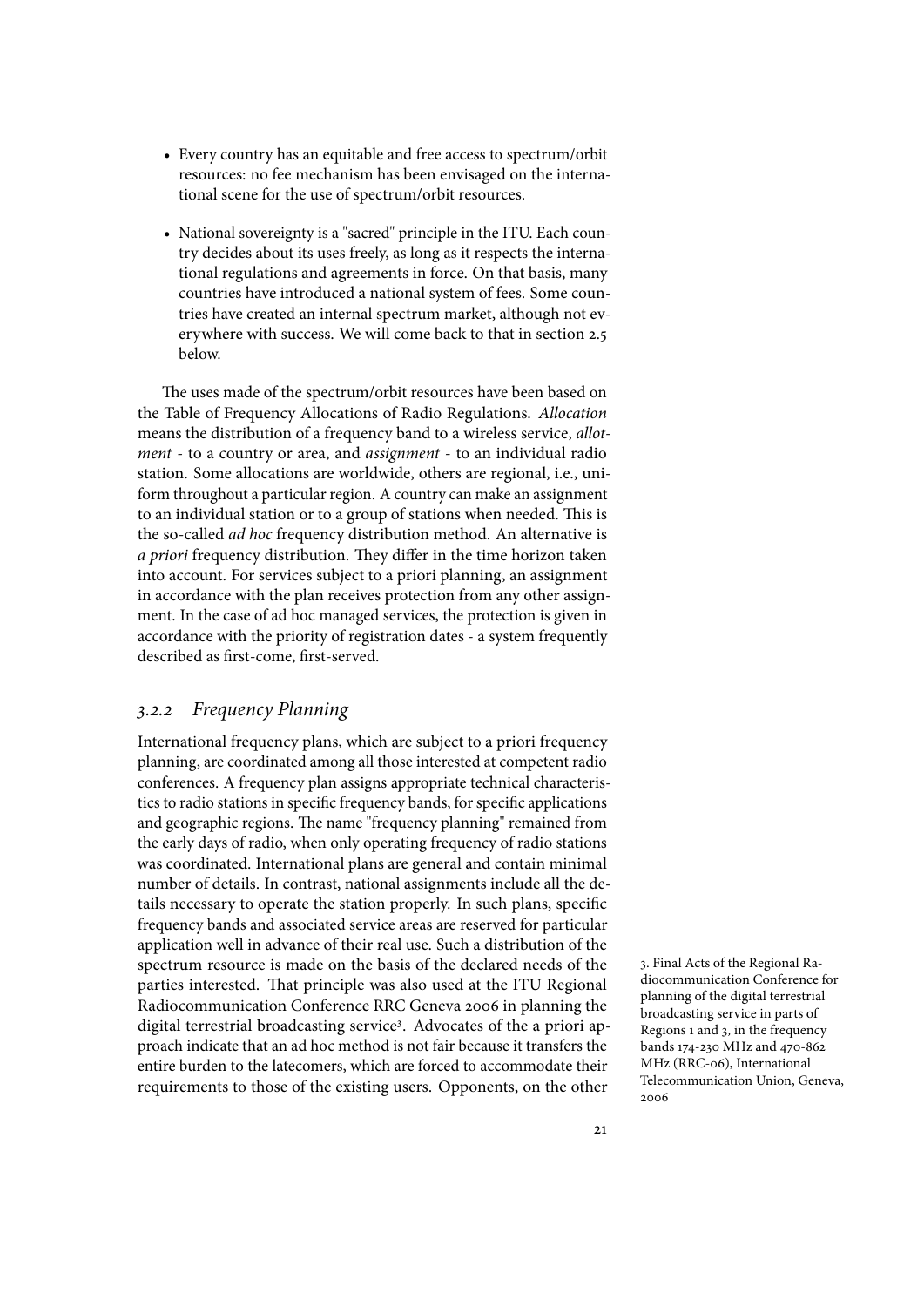hand, point out that a priori planning freezes the technological progress and leads to "warehousing" the resources. Critics of a priori planning indicate that it is impossible to predict future requirements with a degree of accuracy, and that any plan based on unrealistic requirements has no practical value, blocks frequencies, and freezes the development. Indeed, the technological progress is very fast, and the plan may become outdated before is implemented. What is important is that there is no mechanism to limit the requirements, as the spectrum/orbit resource is available at no cost at international planning conferences. Although the ITU Convention calls for minimizing the use of these resources, each country has an incentive to overstate its requirements, and there are few accepted or objective criteria for evaluating each country's stated needs. Under these circumstances, it is easy to make a case that common plans are not only difficult to construct, but lead to a waste of resources as frequencies and orbit positions are "warehoused" to meet indeterminate needs. Radio Regulations differentiate between *primary* and *secondary* services. Those qualified as "primary" (or "co-primary") enjoy the full protection rights in relations to other stations. Stations of a secondary service shall not cause harmful interference to, and cannot claim protection from *stations of primary services to which frequencies are already assigned or to which frequencies may be assigned at a later date*. However, they can claim protection, from harmful interference from stations of 4. Radio Regulations, International he same or other secondary services 4.

Telecommunication Union, Geneva 2012, RR5.28 to 5.30

> 5. Final Acts of the Regional Radiocommunication Conference for planning of the digital terrestrial broadcasting service in parts of Regions 1 and 3, in the frequency bands 174-230 MHz and 470-862 MHz (RRC-06), International Telecommunication Union, Geneva, 2006

6. Final Acts of the World Radiocommunication Conference WRC-12, International Telecommunication Union, Geneva, 2012

7. Mitola J: Cognitive Radio: an integrated agent architecture for software defined radio, Dissertation, Doctor of Technology, Royal Institute of Technology (KTH), Sweden, 2000

#### 3*.*2*.*3 *Radio Conferences*

Radio Regulations are regularly reviewed by the competent World Radio Conferences (WRCs) or Regional Radio Conferences (RRCs), in order to keep pace with technological, political, and economic changes; only these organs are authorized to make changes in the regulations. Every ITU member state is obliged to incorporate these modifications into its national regulatory legislation as soon as possible. For television, the regional conference RRC Geneva 2006 decided that all analog TV transmissions have to be replaced by digital ones<sup>5</sup> and this has already happened in most European countries. In 2012, the World Radio Conference<sup>6</sup> has opened the way for the practical use of *cognitive radio systems* (CRS), which earlier was considered as a possibility in distant future<sup>7</sup>, and such systems are being introduced.

The RRC GE Geneva 2006 conference was called to coordinate the transition from analog to digital television and to produce a plan satisfying more than 70 thousand broadcasting requirements throughout the planning area of the ITU Region 1 and part of Region 3. This planning area embraces all European and African countries plus some Asian ones. Most of the original requirements were mutually conflicting. To solve these conflicts, almost 1000 experts from over 100 countries came to Geneva to work together during 34 days (and late evenings). They negotiated the national proposals that had been submitted and discussed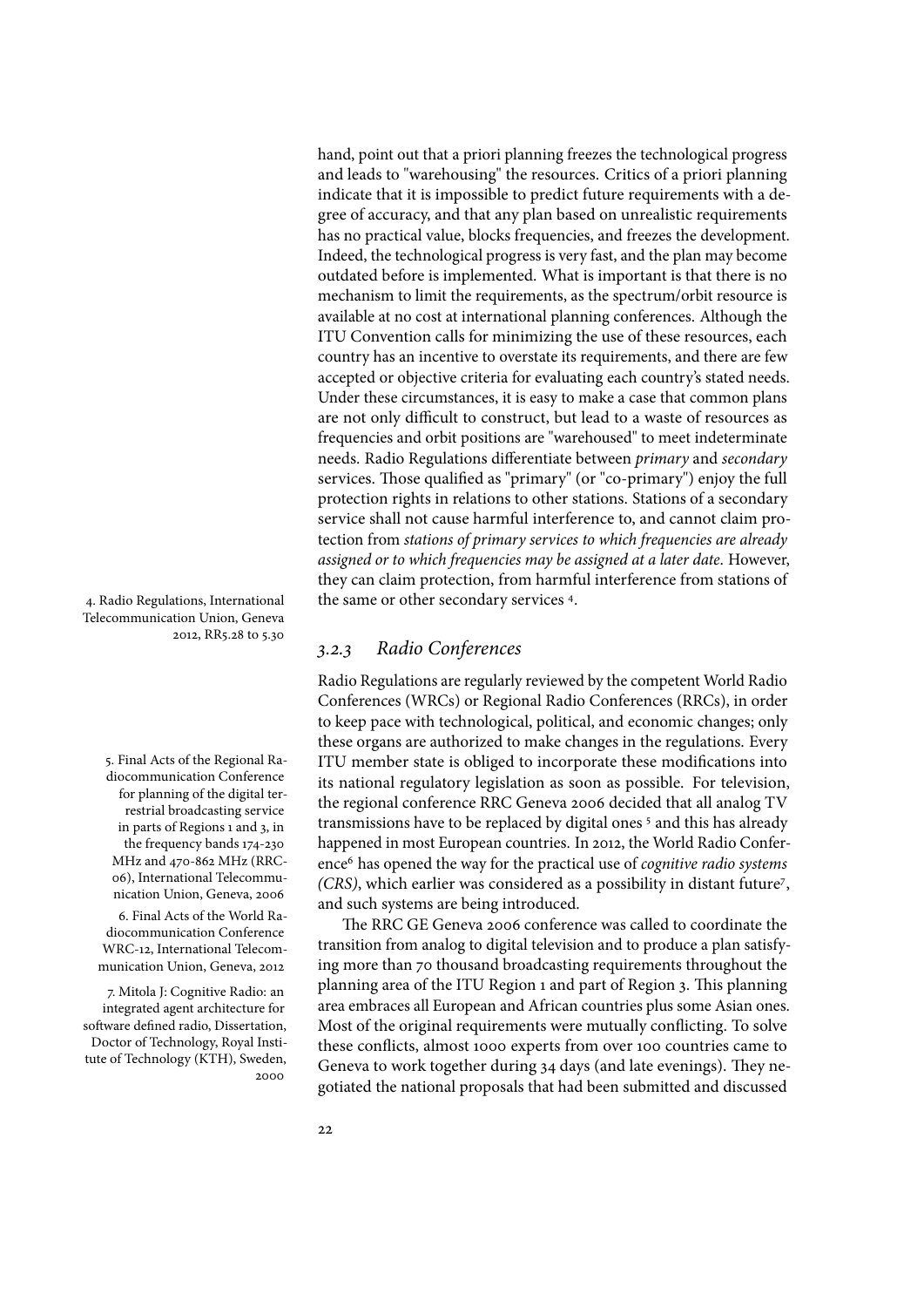during the six years of the pre-conference period. The proposals were analyzed from the viewpoint of satisfying the national needs while avoiding unacceptable interference to neighboring countries. It was an iterative approach, which required complex computer simulations after every modification. The volume of necessary computations exceeded the capacity of the ITU computer network, and computing resources of other entities in the region, such as the CERN's supercomputers, had to be employed. Finally, a common reference plan (about 2000 pages in length) was accepted that will serve as a basis for designing the national digital TV plans in the frequency bands 174-230 MHz and 470-862 MHz in the planning area. The transition from analog to digital television releases a large amount of spectrum for other uses, the so-called *digital dividend*. Advances in signal processing and single-frequency networks (SFNs) made possible the delivery of digital TV programs using only a part of the spectrum required by analog TV.

# 3.3 dynamic spectrum access and cognitive radio

Until recently, the spectrum has been accessed to transmit (and/or to receive) signals in the fixed radio frequency slots dedicated to specific services in specific regions, on what is known as fixed spectrum access (FSA). The Frequency Allocation Tables in Radio Regulations set precisely such a mode of operation. In this mode, the assigned frequency band cannot be changed during the license validity (an exception is Frequency Hopping (FH) systems, where the carrier frequency varies, but only within the assigned band). Special methods have been developed to use optimally the spectrum resources in that  $mode^8$ . The Dynamic  $\qquad \,$  8. R. Leese, S. Hurley (eds.): Meth-Spectrum Access (DSA) concept frees radio systems from that restriction. It may be seen as a generalization of FH systems, in which not only the carrier frequency can vary, but also the assigned frequency band. In static conditions, where the spectrum users operate at fixed frequency bands assigned to them, Administrations can set up static coexistence (compatibility) conditions for the new systems. Such solutions have been in use for a long time e.g., in the case of earth satellite stations sharing frequencies with terrestrial radio-relay links. However, the static sharing conditions may be not applicable, and the a priori sharing conditions may be insufficient, if the signals change their power, direction of arrival, etc. In such case the Dynamic Spectrum Access concept has to be applied, which requires that existing technical, legal, and other aspects must fit the actual local conditions. The Dynamic Spectrum Access Systems can switch automatically from one band to another. In this way, the spectrum previously allocated for exclusive use can be shared - at a given time in a particular region - with a new user, under the condition that the potential interference levels are kept within acceptable limits.

ods and algorithms for Radio Channel Assignment; Oxford University Press2002, ISBN 0-19-850314-8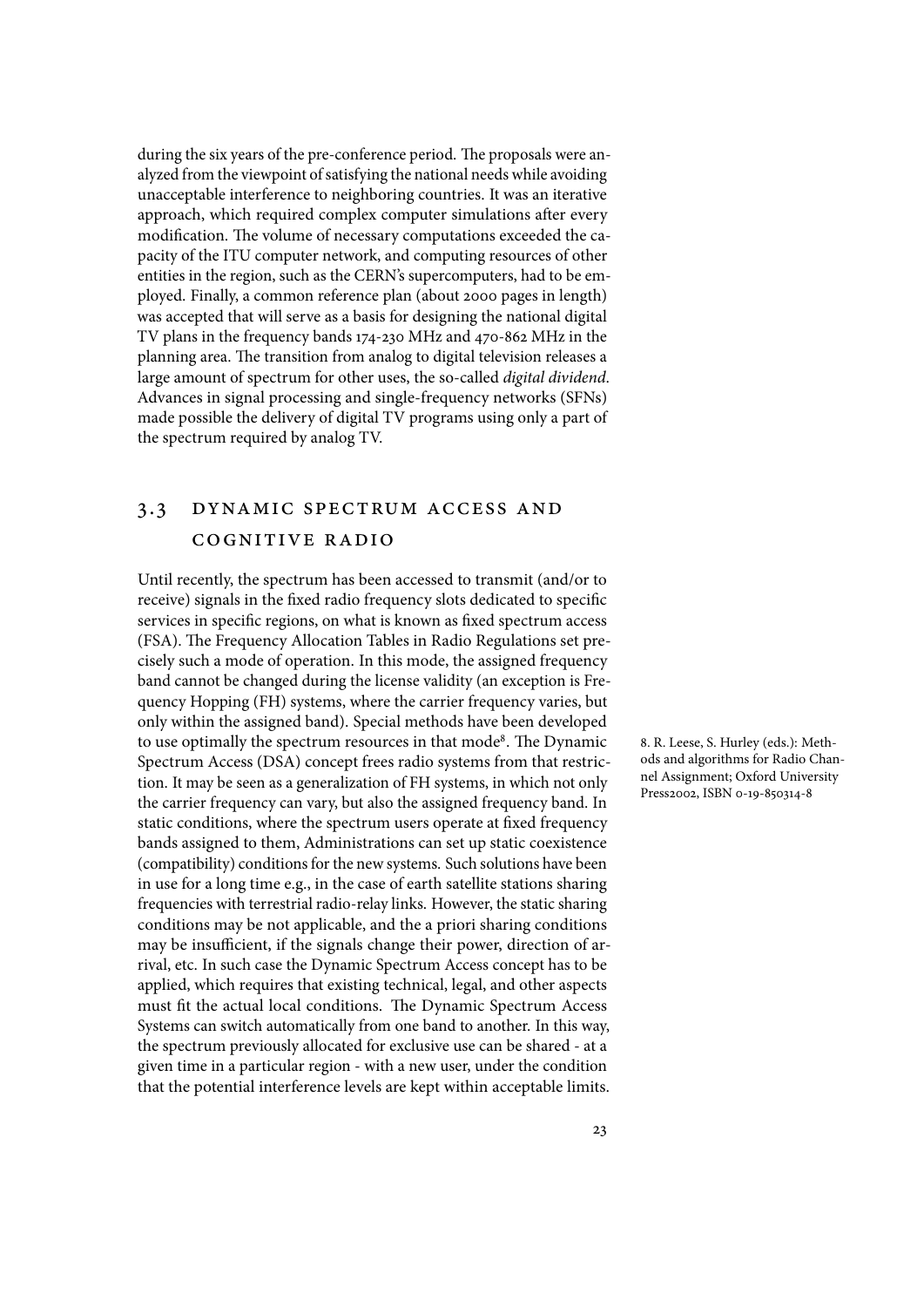tions of Software Defined Radio (SDR) and Cognitive Radio System (CRS), International Telecommunication Union, 2009

Such a mode of operation is also known as "Opportunistic Spectrum Access (OSA)". However, to exploit that method, advanced hardware cognitive radio - has to be used. ITU experts have defined a Cognitive Radio System (CRS) as *a radio system employing technology that allows the system to obtain knowledge of its operational and geographical environment, established policies and its internal state; to dynamically and autonomously adjust its operational parameters and protocols according to its obtained knowledge in order to achieve prede*\$*ned objectives; and* 9. ITU Report SM. 2152, Defini- *to learn from the results obtained* (ITU-R Report SM.2152<sup>9</sup>). Cognitive Radio (CR) technology is seen as a future solution for increased radio spectrum demands. It allows increasing spectrum efficiency and increased number of radio services in operation in the same place and/or time by using Dynamic Spectrum Access (DSA) techniques, but it is complex and not cheap.

# 3*.*3*.*1 *Decisions of WRC Geneva* 2012

The agenda of World Radiocommunication Conference (WRC) Geneva 2012 included considerations of regulatory measures in order to enable the introduction of software-defined radio and cognitive radio systems (agenda item 1.19). Two major proposals were submitted in this connection. One was to keep the current Radio Regulations as they are, without change. The second proposed the preparation of a new Resolution on regulatory measures for the CRS Systems, which could delay its introduction. After discussions, the Conference decided that no change to the Radio Regulation, nor special Resolution on CRS regulatory issues are needed. The prevailing argument was that CRS is a new technology rather than a new service, and that the present Radio Regulations are adequate to assure sufficient protection of the existing radio services when the new technology is introduced. From the regulatory viewpoint it means that CRS can operate in any frequency band under the condition that they not violate the current RR in the country and in neighboring countries. It is possible to introduce CRS at any frequency band under the condition that other services already operating, or planned, are adequately protected. It implies that protection criteria are specified in the Radio Regulations, or agreed among the parties interested, which is not easily achieved. It is very difficult to establish protection criteria if the service, devices, and deployment details are unknown because both services and devices are still in the planning phase and may be produced and deployed in an unspecified future. In such a case, when a CRS device is not ready for deployment, only some general assumption can be taken into account: for example the assumed basic spectral masks, or reference deployment scheme. In such a preliminary phase usually one uses very approximate theoretical models. More exact models often require detailed experimental data, on, for instance, the degree of devices' nonlinearities. In some cases, the necessary data can be taken from other systems that employ similar components, for which the protec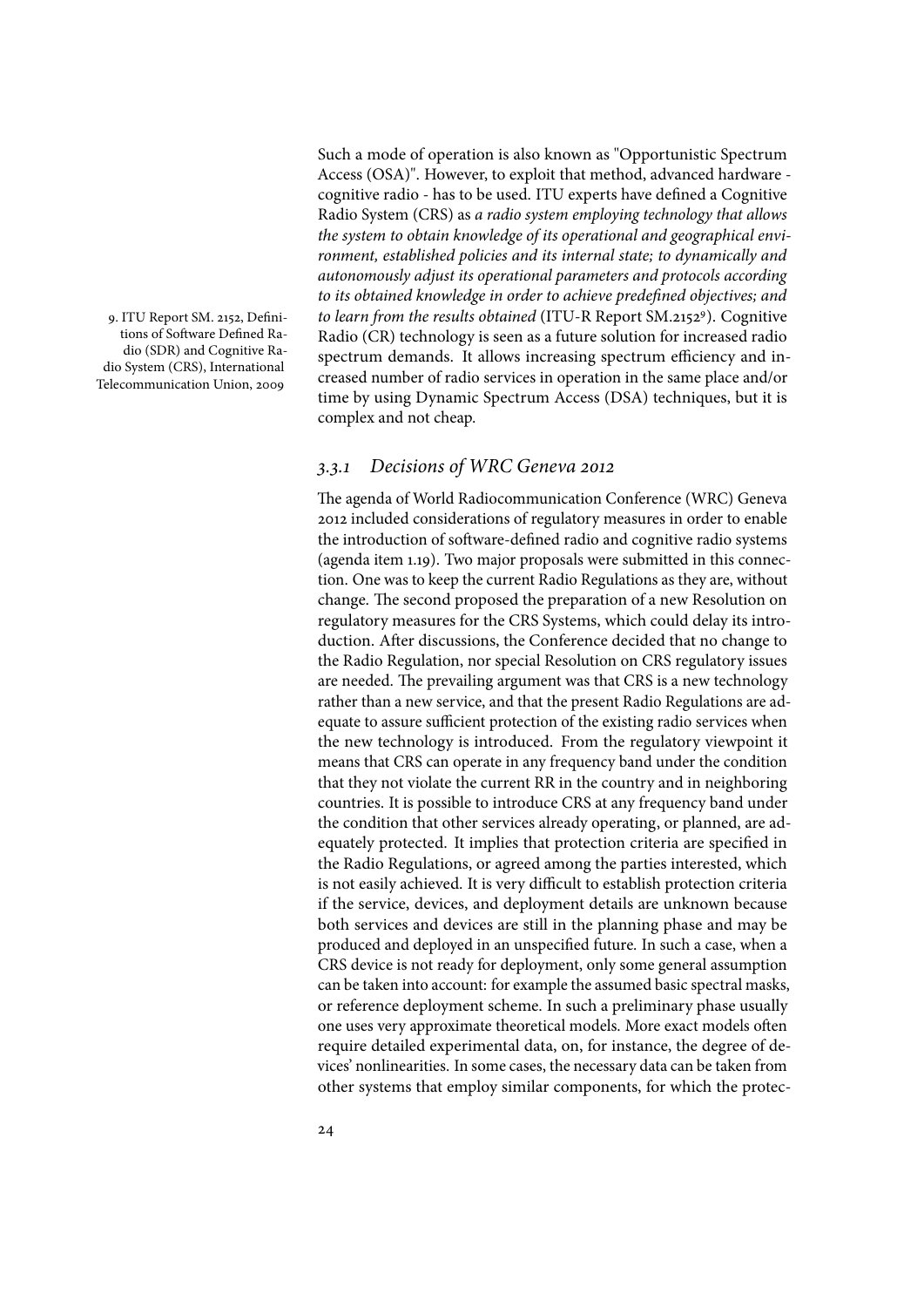tion criteria in similar conditions have already been established and are available. Such an approach was used, for instance, during preparation of the ECC Report 159 and its amendments<sup>10 11</sup> <sup>12</sup> where, in evaluation of 470-790 MHz TV white spaces, the protection criteria were taken from the measurements of DVB-T against LTE, in the LTE bands. At the same time the WRC12 conference admitted that CRS is a new technology, not fully established yet. It recommended Administrations to participate actively in studies on the *deployment and use of cognitive radio systems* (Recommendation 76) and invited Administrations participating in these studies to take into account that *any radio system implementing CRS technology needs to operate in accordance with the provisions of the Radio Regulations; and that the use of CRS does not exempt administrations from their obligations with regard to the protection of stations of other administrations operating in accordance with the Radio Regulations* (Resolution ITU-R 58). Along the same line, the ITU Radiocommunication Assembly (Geneva 2012, RA12)<sup>13</sup> resolved to continue 13. Book of ITU-R Resolutions, *studies for the implementation and use of CRS in radiocommunication services; to study operational and technical requirements, characteristics, performance and possible bene*\$*ts associated with the implementation and use of CRS in relevant radiocommunication services and related frequency bands; to give particular attention to enhancing coexistence and sharing among radiocommunication services; [and] to develop relevant ITU-R Recommendations and/or Reports based on the aforementioned studies, as appropriate* (Resolution ITU-R 58). It means that further studies are to be focused on the coexistence and sharing among radiocommunication services i.e., on compatibility issues and spectrum sharing criteria. Comparing the Frequency Allocation Tables with local (actual) spectrum occupancy it can be found that the dynamic/opportunistic spectrum access can be introduced not only in TV bands, but also in other bands. Indeed, any part of the spectrum (civil or military) with fixed transmissions (e.g., fixed services, broadcasting services, fixed radars etc.) can be seen as a potential region for better spectrum use via DSA and CR systems. Also mobile operators might dynamically access spectrum portions granting, buying, or borrowing them when they are not used. This would allow better spectrum utilization but also liberalization of spectrum access.

# 3.4 white spaces identification and interference avoidance

TVWS, or Television White Space, refers to frequencies allocated to a TV broadcasting service but not used locally. TV White Space Spectrum Systems (TVWSSS) are seen nowadays as one of promising solutions for realizing the Dynamic Spectrum Access concept in practice. White spaces can be identified using three methods: spectrum sensing, pilot 10. ECC Report 159, "Technical and operational requirements for the possible operation of cognitive radio systems in the 'white spaces' of the frequency band 470-790 MHz" Cardiff, January 2011

11. ECC Report 185, "Complementary Report to ECC Report 159. Further definition of technical and operational requirements for the operation of white space devices in the band 470-790 MHz", 2013

12. ECC Report 186 "Technical and operational requirements for the operation of white space devices under geo-location approach", 2013

Radiocommunication Assembly RA-12, Edition of 2012, Geneva 2012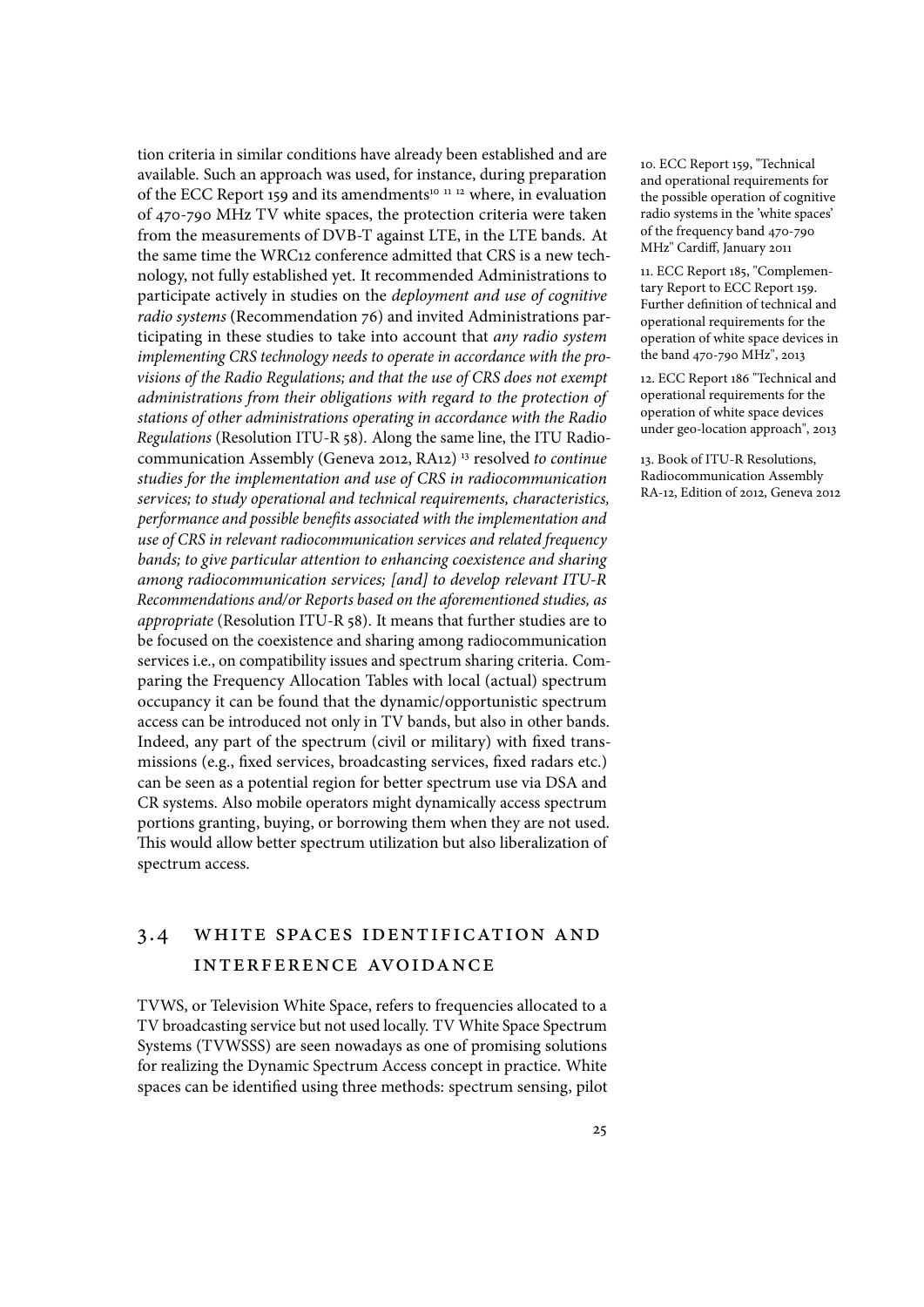channel (beacon) and geolocation database, which can be used independently or in combination. Such kind of operation may be considered as "third-rate" status (after the primary and secondary services) of the CRS opportunistic services. The CRS have to protect other radio services working in the same geographic and adjacent areas, in the same and adjacent frequency bands, etc. This implies establishing criteria and mechanisms allowing full protection of all incumbents. The protection mechanism can be derived when compatibility criteria are known, and current and planned spectrum usage is controlled.

**Spectrum sensing.** Spectrum sensing by the CRS devices was found as a natural solution for learning about the existence of other incumbent radio services and controlling the device emission parameters. It means that the CRS devices continuously detects current spectrum usage and learn from it about the current spectrum situation. However such solution is still under research. First of all there is "hidden node" problem - where the sensing device is hidden and cannot sense primary signals, for example, due to obstruction (hills, buildings, trees, etc.) on the receiving path. In such situation it can declare "free spectrum" when in reality it is occupied. Trying to increase the accuracy of the sensing and solving the hidden node problem with a single device could lead to the situation where the required sensing level is very low and practically impossible to implement in some frequency bands (as it is in case of TV UHF band). Also in case of very short time transmissions (burst, PMSE, M2M etc.) where the device is only active in very short time period, it is very difficult to detect the transmission and avoid interference. Some improvement is offered by Cooperative Sensing (CS), where many devices together are sensing the spectrum and exchanging the information that they collect. This may solve the problem of the hidden node, however, it is more complicated solution which cannot be used without recurring to additional protection mechanism, when, for instance, some channels have been previously allocated by administrative decisions but are not currently in use. Furthermore, this does not work in protecting the receive-only services, such as radioastronomy.

**Pilot channel (beacon).** One of possible solutions for protection of the incumbents is the pilot channel (beacon). Here a dedicated channel is used to inform every WS device about the current spectrum usage and free channels available. However, it could be difficult to find a common world-wide (or regional-wide) frequency allocation for such special pilot channel due to different frequency allocations in different countries. In fact such channel could be allocated for each country separately but in that case many frequency pilot bands around the World can complicate the wireless mass market. Also different interference problems between stations transmitted beacons in different regions have to be mitigated. Such solution has met with limited success so far, since alternatives (especially geolocation databases) seem to be more promising. However if some operators may use their own transmission channels (e.g. GSM or Wireless Internet operators) - the information on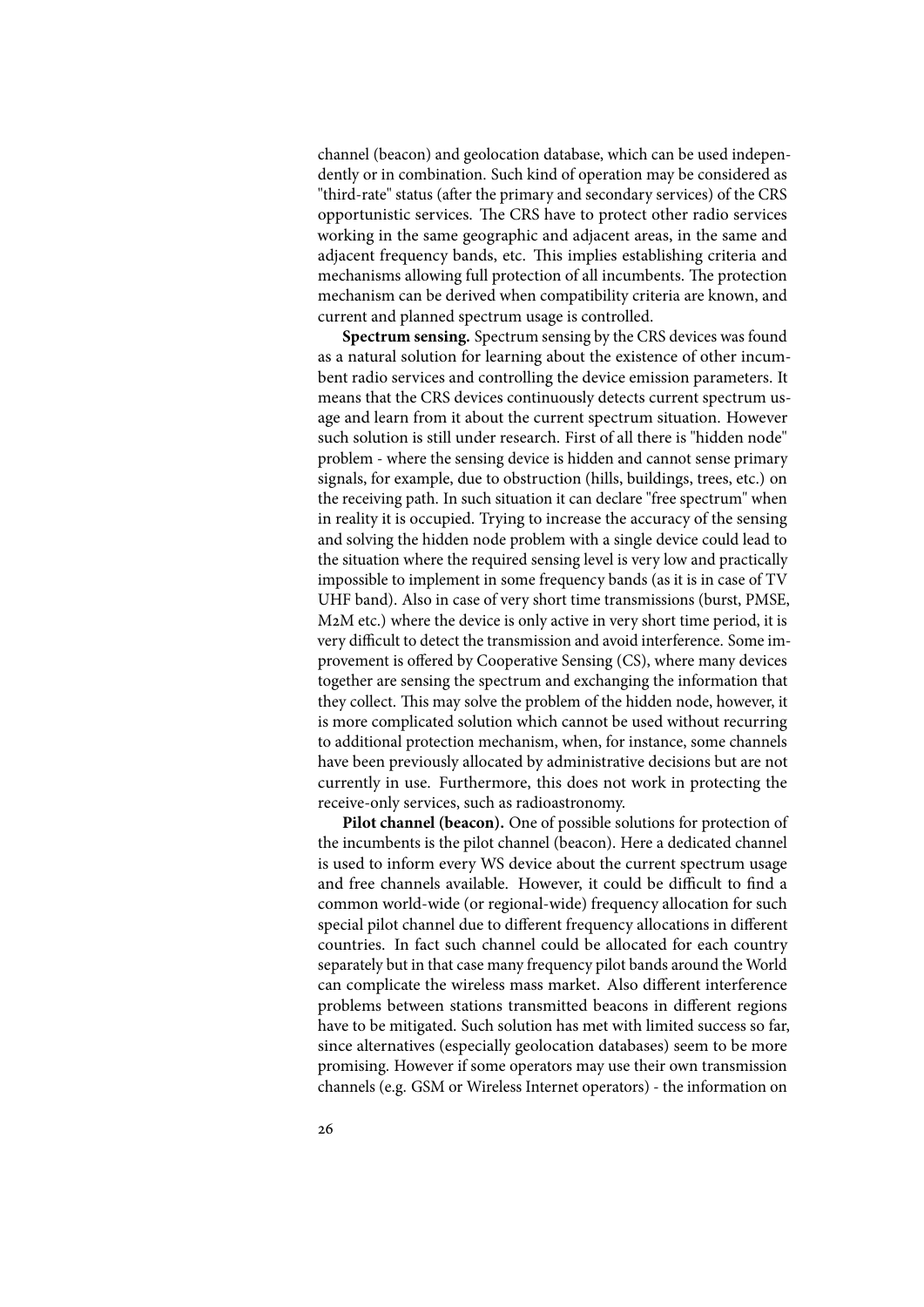the available spectrum can be sent via a conventional GSM/UMTS/LTE channel or via ISM/RLAN band.

**Geolocation Databases.** Geolocation database is now considered as the most promising solution because it can be used as one simple solution solving all problems (protection of reception-only devices, hidden node problem, sensing level etc.) for all types of transmissions and frequency ranges. It stems from the fact that every regulatory provision for any radio systems can be registered in a controlled database, along with rules that will determine the White Space Spectrum availability. The WS device has only to determine its location (using e.g., GPS), send its geographical coordinates to the database and asks it (directly or via a Master device) which channels are available under specific conditions (transmit power, antenna heigth, mode of operation, etc.). Data in the database can be easily changed, which offers additional flexibility of spectrum usage and protection of incumbents. The database can also include "safe harbor" channels for special applications, e.g. Program Making and Special Events (PMSE) channels, which may be reserved for local PMSE and be forbidden for CRS. Additional spectrum-related operations can be performed with on-line real-time access to the database. Such operation is necessary to assure, for instance, protection of the WS CR devices that just have channels access for a limited time. Other possible applications are discussed in the section below.

# 3.5 national regulations and tv white spaces

National regulations can add specific requirements to those internationally agreed as long as they do not violate the international treaties in force. On that basis, for instance, national spectrum licensing fees have been obligatory in most countries, and only a minuscule portion of the spectrum is open for license-free operation. This is in spite of the fact that no country pays any spectrum fees and the radio spectrum is considered as a *common heritage of humanity*. The current spectrum management practices are inherited from the times when radio was mainly under the state monopoly and the governments agreed that access to the spectrum resources should be at no cost for them. Within a country, the government can control strictly who, how, where and when, uses the spectrum by issuing licenses. This is done by three different mechanism: administrative adjudication where licenses have been awarded (almost) for free, on the basis of the "first come - first served" rule; by lottery; or by comparative hearings (called sometimes "beauty contests"). However, the world has changed. The state monopoly has been abandoned in most countries; the importance of private sector and international corporations is growing. Some economists have put forward the concept of spectrum management through market forces. It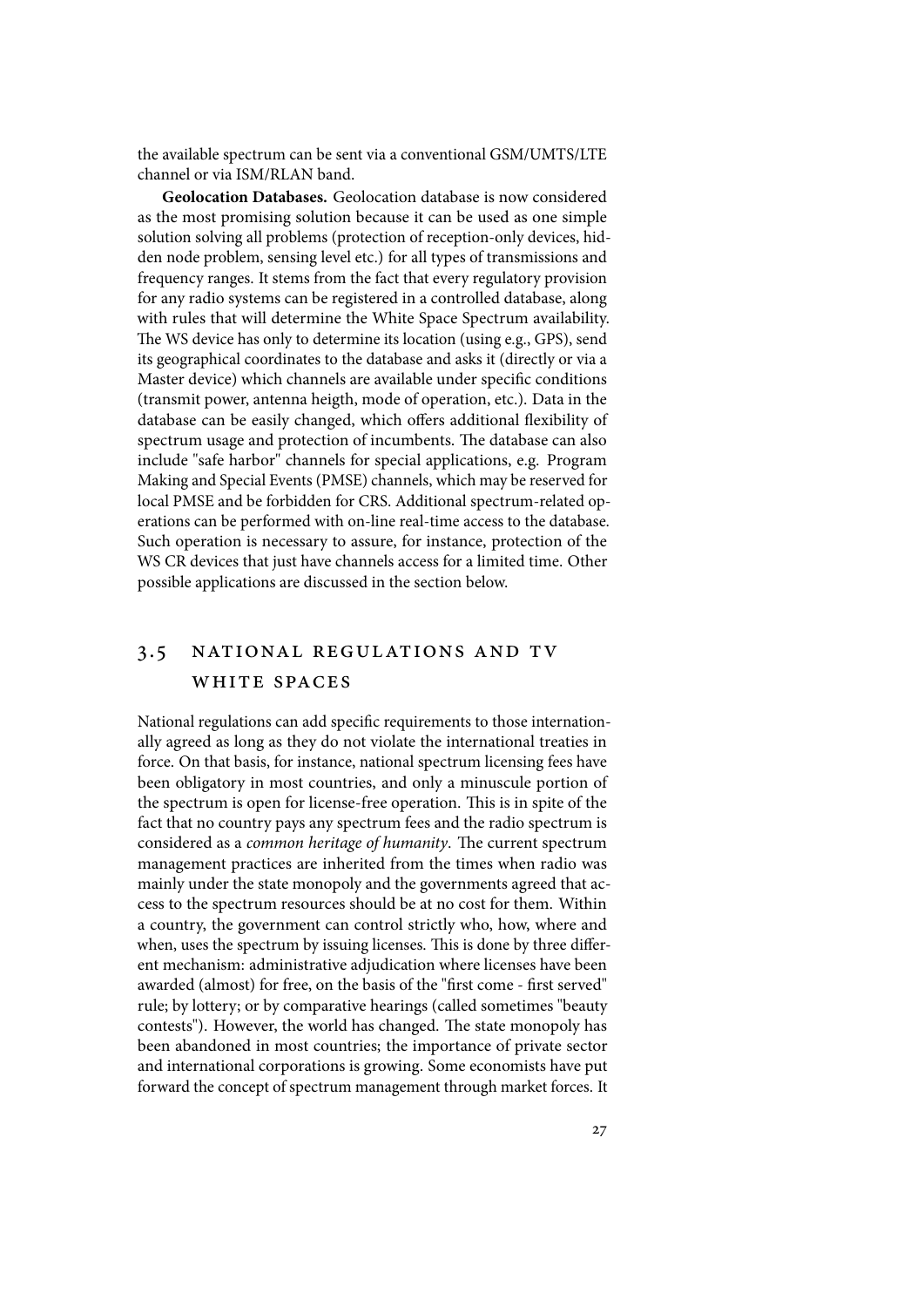a competitive market mechanism. The full control by the government (and parliament) is replaced by the supply-demand-price game with minimal governmental intervention, if any. The licenses are granted to the highest bidders. It is based on the theory that the spectrum does not differ from other natural resources that have been managed in such a way since a long time, like coal or oil. For the time being, that approach has been limited to selected frequency bands, services, and countries, and has found as many supporters as opponents. The main declared benefits of that approach is that  $(1)$  the market mechanism tends to match automatically the demand to the available resource capacity, as it does in other sectors, and (2) the market-based spectrum management is inexpensive. With an unregulated market, there will be no spectrum scarcity (for those who are rich enough to buy it). In addition, selling the spectrum is an easy way to feed the government's budget, a very tempting proposition for some politicians. In 1995, for instance, two pairs of 15-MHz bands aimed at providing personal communication services in the 1900 MHz region, for were auctioned in the USA for a total of 7.74 thousand millions of USD. But not all auctions were so successful. The opponents to spectrum market say that the spectrum differs significantly from other resources and privatizing it would be a serious mistake leading to irreparable losses in the future. There are numerous examples where the unregulated market approach has led to irreversible environmental disasters, not mentioning global crises. Auctions do not stimulate the use of the most efficient technology for the use of frequency. They only let a successful bidder push smaller operators out of the market, and build a monopoly. Note that on top of the mentioned amount paid in the USA, the successful bidders had to pay all the expenses for relocating thousands of microwave transmission facilities that were already using that spectrum. But the total expense has always been put on the shoulders of the final users. Market forces ignore social aspects and - as Garrett Hardin noted - add the PP-CC (privatize profits and "commonize" costs) game to the price-supply-demand interplay. A sound alternative to spectrum market is spectrum sharing in the license-exempted frequency bands like ISM/WiFi/RLAN at 2.4 and 5 GHz. It has resulted in the decades-long growth of various applications and services, with minimal management costs. The license-exemption approach could easily be applied in the TVWS spectrum; indeed it is not restricted to any specific frequency, and could be applied in any band (with appropriate technology).

is based on the idea of replacing the administrative licensing system by

Possible uses of TVWS are being intensively studied in several coun-17. OFCOM, Implementing ge-  $\,$  tries (e.g., USA  $^{14}$  <sup>15 16</sup>, UK  $^{17}$   $^{18})$  and discussed at international forums (e.g. ITU and CEPT) and standardization groups (e.g. IEEE 1900.x, 802.22, 802.11af, and ETSI RRS).

In some countries preliminary regulatory provisions have already been proposed. This is because of the good propagation characteristics in the UHF TV frequency bands, which is important for business

14. FCC 10-174 Second Memorandum Opinion And Order Adopted: September 23, 2010

15. FCC 12-36 Third Memorandum Opinion And Order Adopted: April 4, 2012

16. FCC 12-118 Notice Of Proposed Rulemaking Adopted: September 28, 2012

olocation, Consultation, Publication date 9 November 2010 18. OFCOM, Implementing Geolocation Summary of consultation responses and next steps Statement Publication date: 1 September 2011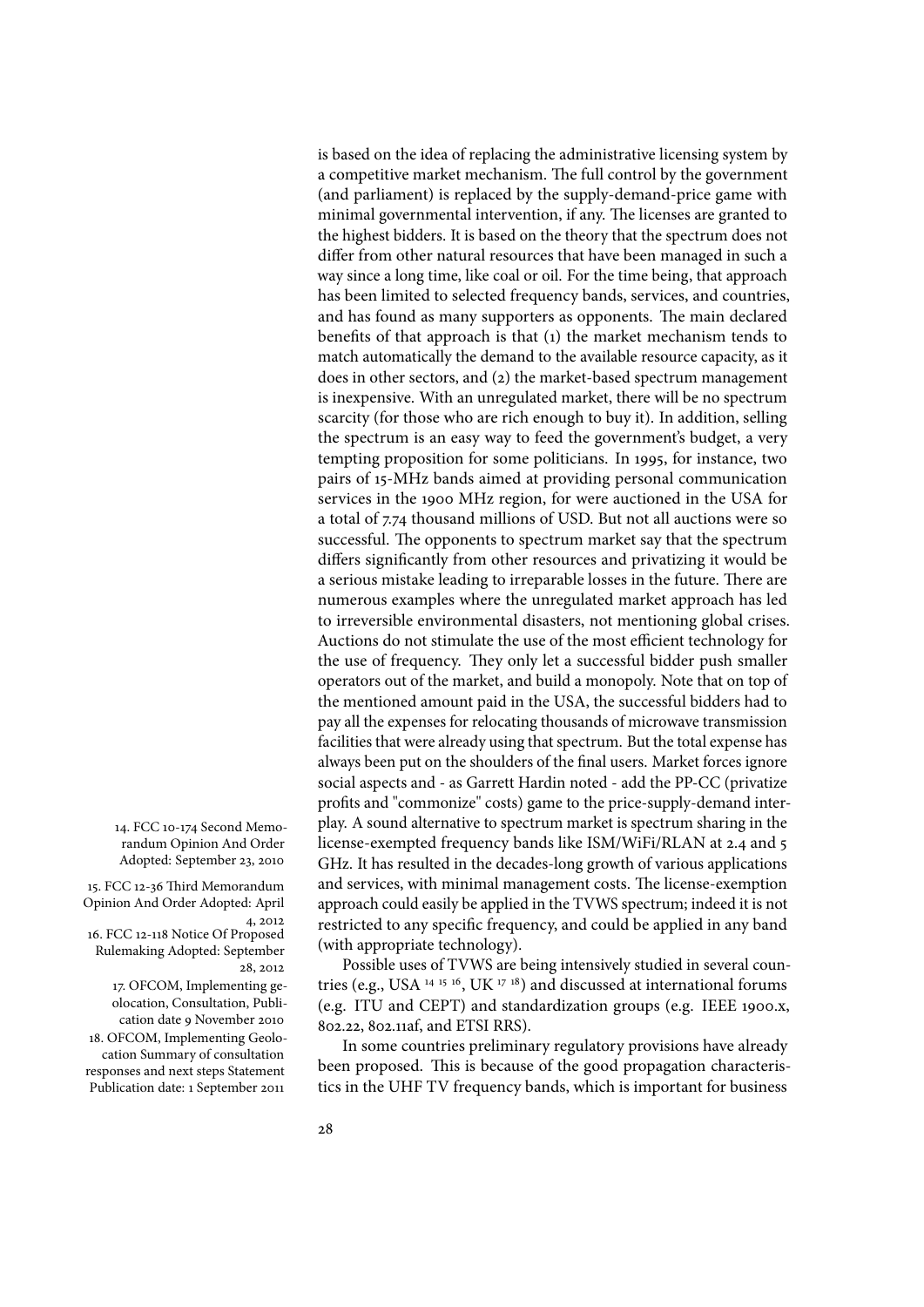opportunities: the UHF bands are called the *"gold spectrum resource"*. TV signals to be protected are (almost) stationary. Due to the fixed characteristics of the broadcasting stations (under control by the Administrations) they do not change frequency, direction-of-arrival, etc. Therefore, it is possible to estimate spectrum availability in any given location (e.g., pixel-square 100 x 100 m) under a specified transmission scheme, and such estimation can be reliable and valid for a relatively long time. Such estimations of spectrum availability have been calculated in several countries <sup>19 20</sup>, an example is discussed in section 3.6 919. D.Więcek, Methodology of below. The amount of TV WS spectrum availability depends on the methodology, propagation models, and the data used that may differ from country to country. Introducing Dynamic Signal Access systems in a country requires changes in national regulatory procedures in the licensed frequency bands. Currently, in each country there exist only fixed frequency assignments. DSA requires a new kind of license that allows for dynamic change of the frequency band in short time period (possibly even in the bands allocated to primary services) that could be shared by a number of users simultaneously in a dynamic way. Such "new vision" in spectrum management requires advanced radio technologies. *Cognitive radio* technology may need to be applied and the whole regulatory regime reviewed. For example real-time access to databases controlled by the Administration or by "spectrum brokers" may be needed. The databases would include the geographical locations, frequency channels, radiated power, etc. of the existing or future (licensed) users. Legal consequences of possible errors in these databases would have to be taken into account. Precise technical coexistence conditions have to be defined and relevant requirements established and enforced by the Administrations. The non-interference requirements may have to be determined in real-time and signal parameters changed automatically. In this connection, it might be necessary for Administrations to prepare and publish detailed databases of the licensed users (see below for more details). In the current regulatory framework, all primary services are protected and any transmission that could interfere (harmfully) with primary users is not allowed. If a new service is to be introduced in the country (or in neighboring countries), detailed protection conditions of the existing primary services have to be established to assure their adequate protection and keep interference levels safely below harmful limits. Currently it can take months (or even in some cases years) to negotiate and agree detailed technical conditions of such spectrum sharing issues with all neighboring countries. However this was aimed to situation where new (non-CRS) services have fixed frequency range and near-fixed technical characteristics. In the case of CRS, however, that case is more complicated and can change dynamically on both sides of the border. It could lead to the situation where it is difficult to coordinate different CRS standards and systems implemented by the Administrations. In such cases common technical CRS standards or common coexistence technical standards (or at least common database

White Space estimation in TV bands based on the ITU GE06 technical conditions, COST IC0905 TERRA 3rd Workshop, Brussels, 21st June 2011

20. J. Zender, K. Ruttik, QUASAR - TVWS Assessment in Europe, COST TERRA 2nd Workshop - Lisbon January 19-21 2011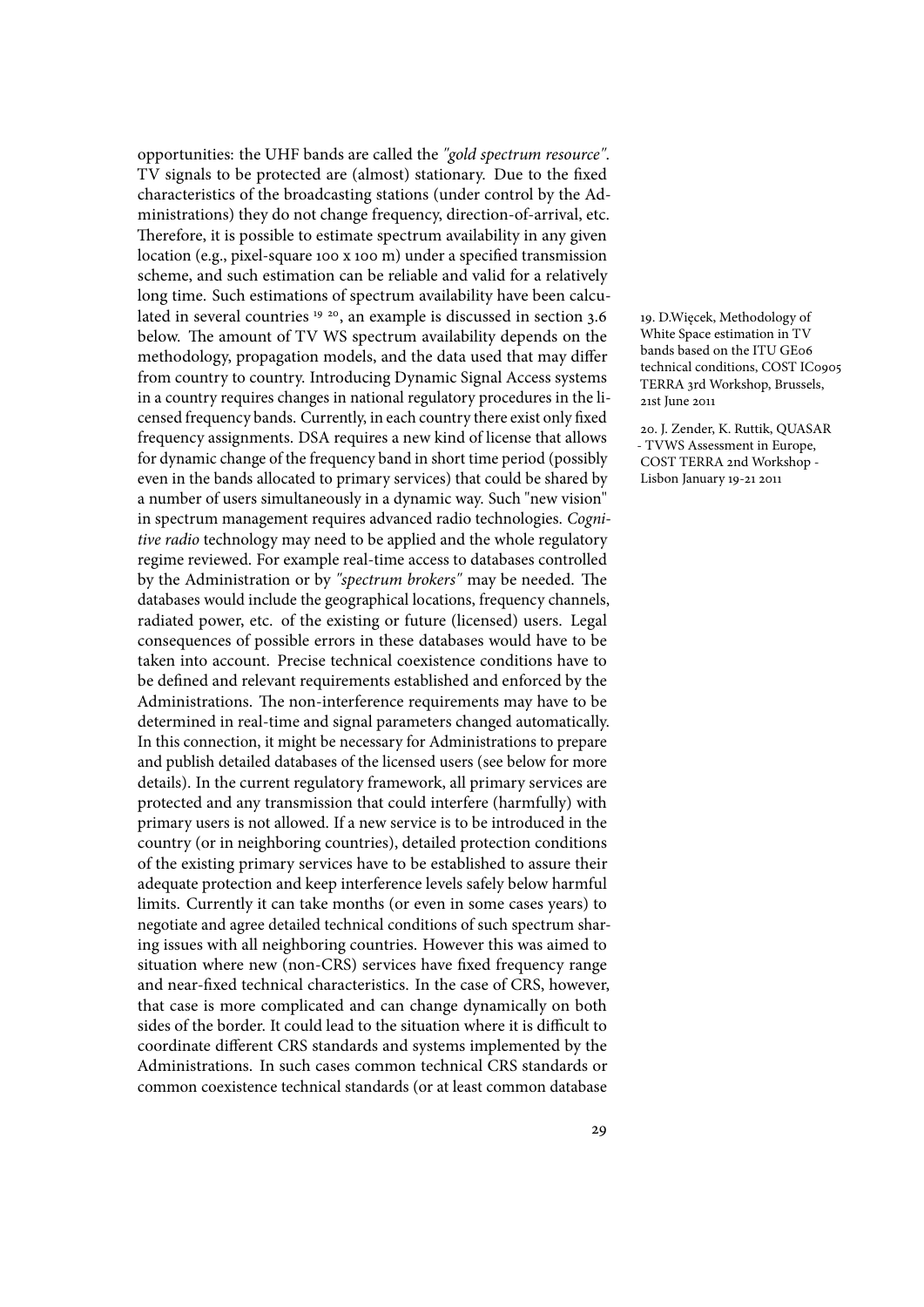settings) could help the Administrations involved.

## 3*.*5*.*1 *Use of Geolocation Databases*

If an Administration wishes to use a geolocation database only as a protection mechanism of the incumbents, the coordination process with neighbors may be limited to the technical details of the database only. In such a case databases for neighboring areas may have special conditions, or may even be compiled by the neighbors. They can offer additional "safe margin" solutions: their data can be easily modified, if needed and as needed, without changing the implementation requirements (hardware and software) of the terminals. For instance, the data on maximum permissible powers, antenna heights etc. can be adjusted/modified in the database at the operational phase, in order to modify the interference scenario. It gives the same effect as modifying directly the protection requirements depending on the current contents of the database. Reaching technical agreements with neighbors may base on common technical protection requirements but can also involve different solutions for both border sides. In such coordination, using general CRS data (e.g., mode of operation, spectrum masks, technical standards) is more practical than using specific device data because it eliminates the need for additional coordination when the device data change. The Cognitive Radio Systems can be incorporated as additional (primary or secondary) services, provided that they protect all incumbent services (and also secondary in many places) working in the country and in its neighbors. A CRS device can operate in any type of service i.e., mobile, fixed, broadcasting, satellite etc., for which appropriate frequency ranges are allocated. As the WRC12 decided, for regulatory purposes, there is no need to define an additional "service" dealing with Software-Defined Radios, or Cognitive Radios. These technologies can be seen as an alternative to OFDM, CDMA etc. However, due to the capability of dynamically accessing different parts of spectrum allocated to different radio services in different countries, special attention to the CRS implementation is necessary in the national regulatory framework. Preparation of national databases requires first deciding which technical data are needed for CRS to operate. The basic data include at least spectrum masks, but more details may be needed, such as e.g. full technical specifications/ standards. Because of the nature of CRS and mandatory protection of all other existing services, technical data in the databases cannot be "agnostic" i.e., technically neutral due to the fact that protection of incumbents depends on detailed technical data of the CRS used. Some administrations may wish to implement only selected/accepted (by them) technical CRS standards/solutions in specific regions, and may not wish to implement others because, for instance, not all transmission types may be allowed in a specific country. Other administrations may wish to accept all CRS devices that fit the spectrum mask and other general parameters, to assure flexibility or technological neutrality. Those might be the type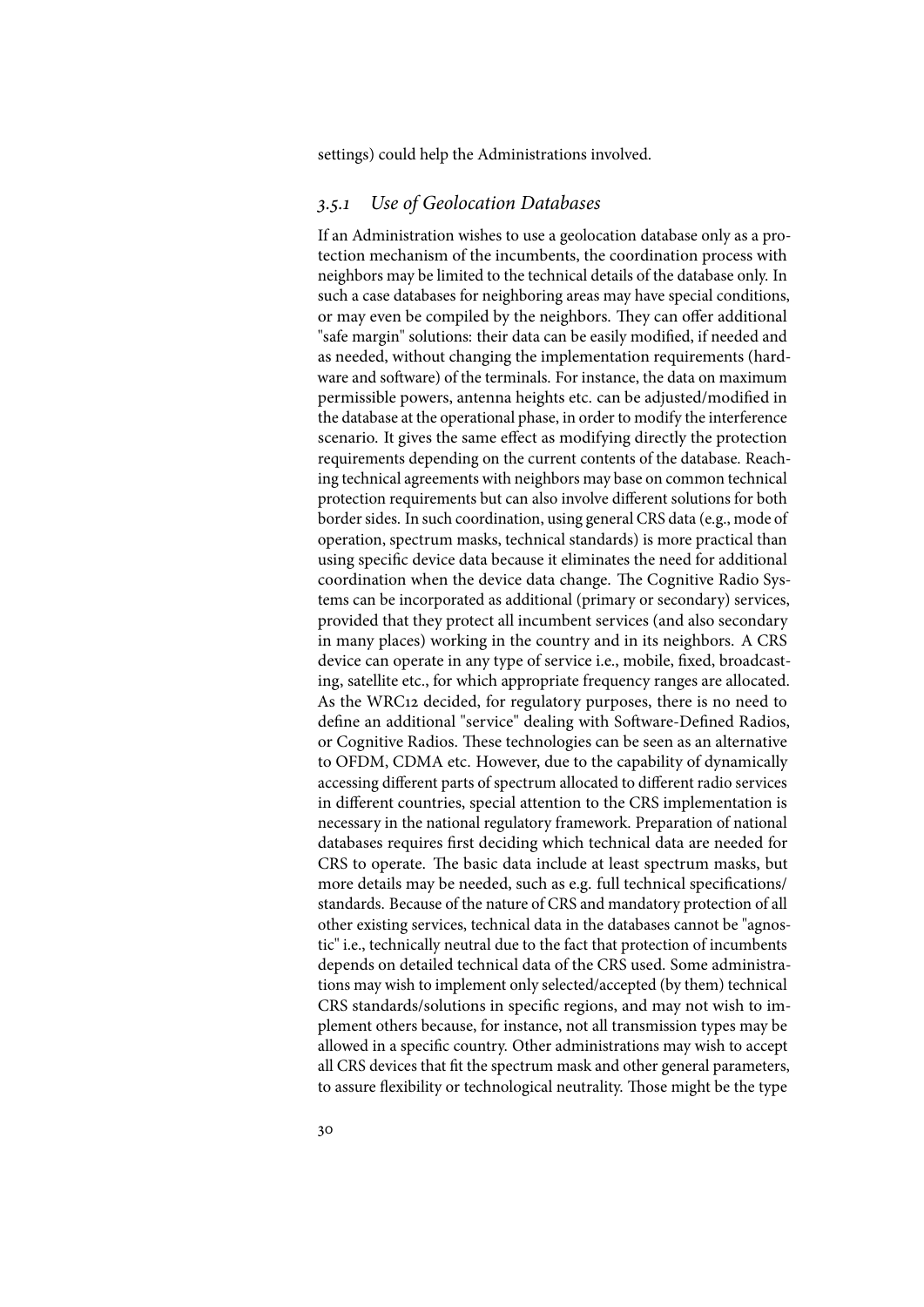of transmission, maximum antenna height or accuracy of geographical location, etc. However, allowing different types of radio transmission means that special attention has to be given to the adjacent frequency bands, or that larger separations of the CRS devices might be necessary, thus decreasing the number of devices allowed to operate in the protected area. But from the market point of view such neutrality solution opens markets for many possible solutions. Implementations fitting only the spectrum mask and general technical requirements allows increased competition and is more open to future (different) standards.

# 3.6 examples

Figure 3.1 is an example of a map showing the availability of TVWS spectrum in a country. It is a graphical presentation of simulation calculations and analysis of the signals' strength, at UHF frequency range  $(470 - 790$  MHz, UHF TV channels nos. 21 to 60). The analysis was done for some 600,000 points (raster of 1km x 1km) of Polish territory using the PIAST system <sup>21</sup>. Terrain irregularities were taken into account, 21. Platform IT for Analysis of but not buildings, trees, etc. A generic fixed-type WS device of 30 dBm EIRP power with omnidirectional antenna at 10 m above ground level was assumed, as well as standard outdoor fixed TV reception conditions. Protection of all relevant TV transmitters was taken into account<sup>22</sup>. The colors of individual pixels in the figure indicate the number of TV channels that a generic WS device can use without causing unacceptable interference. The average number of TV channels available in this example amounts to 14.5. With 8 MHz per channel it gives more than 100 MHz. Note that amount could be higher or lower depending on the assumed antenna height or the degree of protection.

The first national regulatory provisions introduced in the USA and UK set up only some basic technical data to be coordinated. For instance, the FCC (USA) rules define only a fixed maximum EIRP at fixed distance from the border of TV service area. The work performed in the UK (OFCOM) and other regulatory bodies shows that more complex regulations could be needed. Because of the varying number of active CRS devices, dynamic change of frequency band, and other variables, it is difficult to coordinate with neighboring countries such systems on the basis of the existing regulatory procedures. For example it is difficult to estimate (and coordinate) such "traditional" and conventional variables used in frequency coordination as "maximum permissible interference levels" or "required protection ratios" or "maximum transmitted powers". This is because of dynamic location of the CRS devices, dynamic transmission scheme (usage of current frequency during short period time) or difficulties in estimating the cumulative effect of many interferers operating simultaneously.

The protection requirements may differ among countries for various reasons, e.g., because of different technical standards. For instance, in Systems in Telecommunications (PIAST); National Institute of Telecommunication, Wroclaw Branch, Poland: http://www.piast. edu.pl

22. D.Więcek, Methodology of White Space estimation in TV bands based on the ITU GE06 technical conditions, COST IC0905 TERRA 3rd Workshop, Brussels, 21st June 2011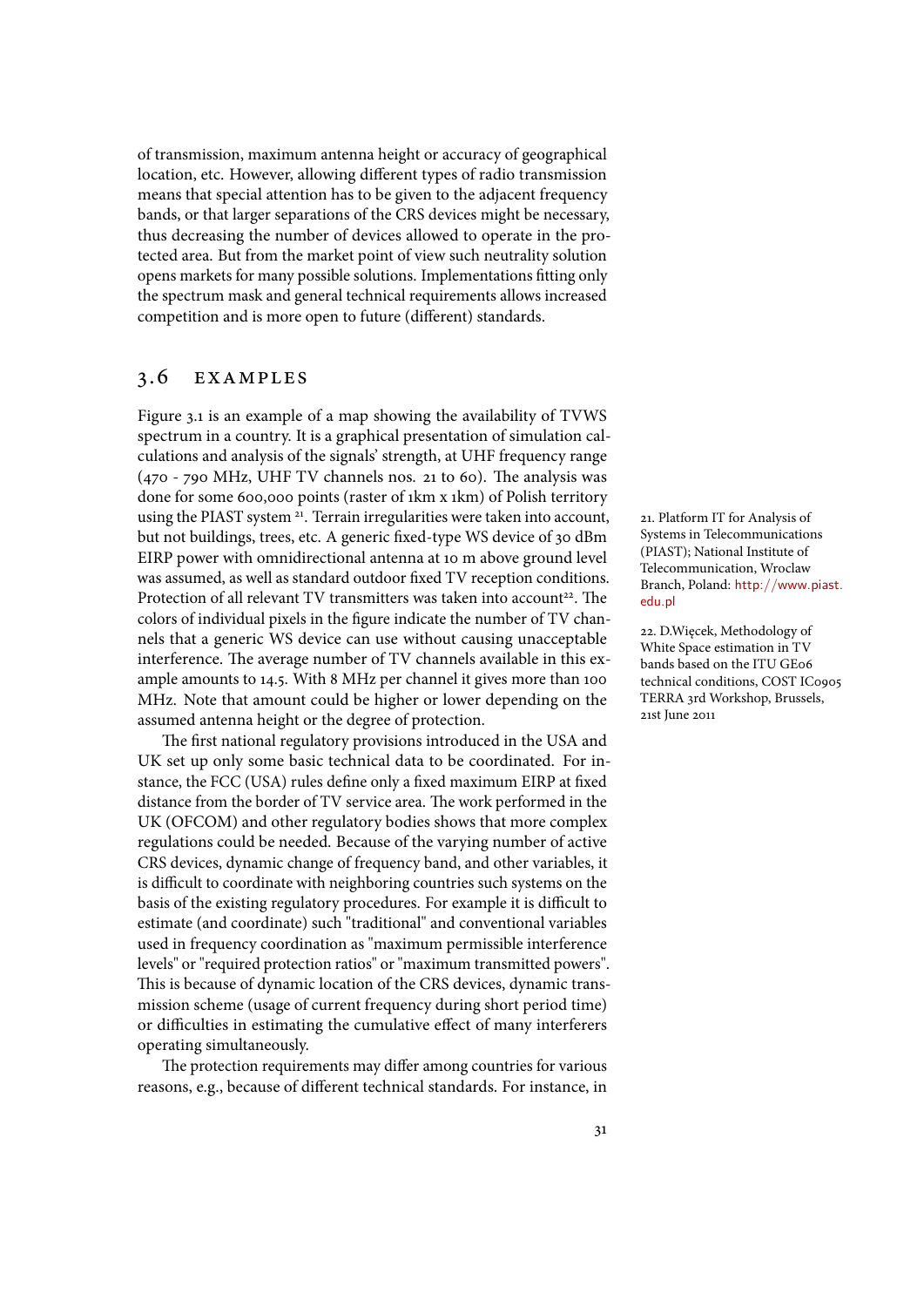

Figure 3.1: Result of the analysis of TV White Spaces availability in Poland. Source: ECC Report 185

23. ECC Report 185, "Complementary Report to ECC Report 159. Further definition of technical and operational requirements for the operation of white space devices in the band 470-790 MHz", 2013

24. ITU-R, Recommendation P.1546- 4 "Method for point-to-area predictions for terrestrial services in the frequency range 30 MHz to 300 MHz," International Telecommunication Union, Geneva, Oct 2009

<sup>25</sup> 25. ITU-R, Recommendation P.1812-2: A path-specific propagation prediction method for point-to-area terrestrial services in the VHF and UHF bands, International Telecommunication Union, Geneva Feb. 2012

26. ITU Report ITU-R SM.2028-1 Monte Carlo simulation methodology for the use in sharing and compatibility studies between different radio services or systems, International Telecommunication Union, Geneva 2002

27. G. Hufford et al., U. S. N. Telecommunications, and I. Administration, A guide to the use of the ITS irregular terrain model in the area prediction mode . US Dept. of Commerce, National Telecommunications and Information Administration, 1982

the USA the broadcasting standard ATSC uses 6 MHz channels, while the European DVB-T/T2 system uses 8 MHz; there are also other technical details. For example the minimum protected field strength (which depends on the reception mode: roof or street, fixed or portable, indoor or outdoor), minimum required separation distance, or "percent of location probability degradation" (ECC Report 159<sup>23</sup>). In some countries investigations were performed, looking for the "real conditions" protection and "interference limited coverage" or "interference limited service area", taking into account also interference coming from other broadcasting stations. Results obtained with a geolocation database data depend also on the propagation models used. Different propagation models<sup>24 25</sup> <sup>26</sup> <sup>27</sup> may give different estimations of spectrum availability. No agreement exists over which model should be used. In some countries different propagation model are used for the wanted signal and for the interfering signals: signal coverage from broadcasting stations is calculated differently that of WS devices. This may give different results, even if the countries use the same data and methodology in other applications. Furthermore, the technical standards used for the calculation (802.22, 802.11af, LTE, etc.), the Spectrum Masks, Adjacent Channel Leakage Ratios (ACLRs) and Spurious Emission Limits, have strong influence on spectrum availability estimations, especially in the case of adjacent channels, where different protection ratios exist depending on specific EMC systems characteristics. It means that there is no single view of the protection requirements of the TV services - even in the case of using the same system (e.g., DVB-T/T2 in Europe), the same ITU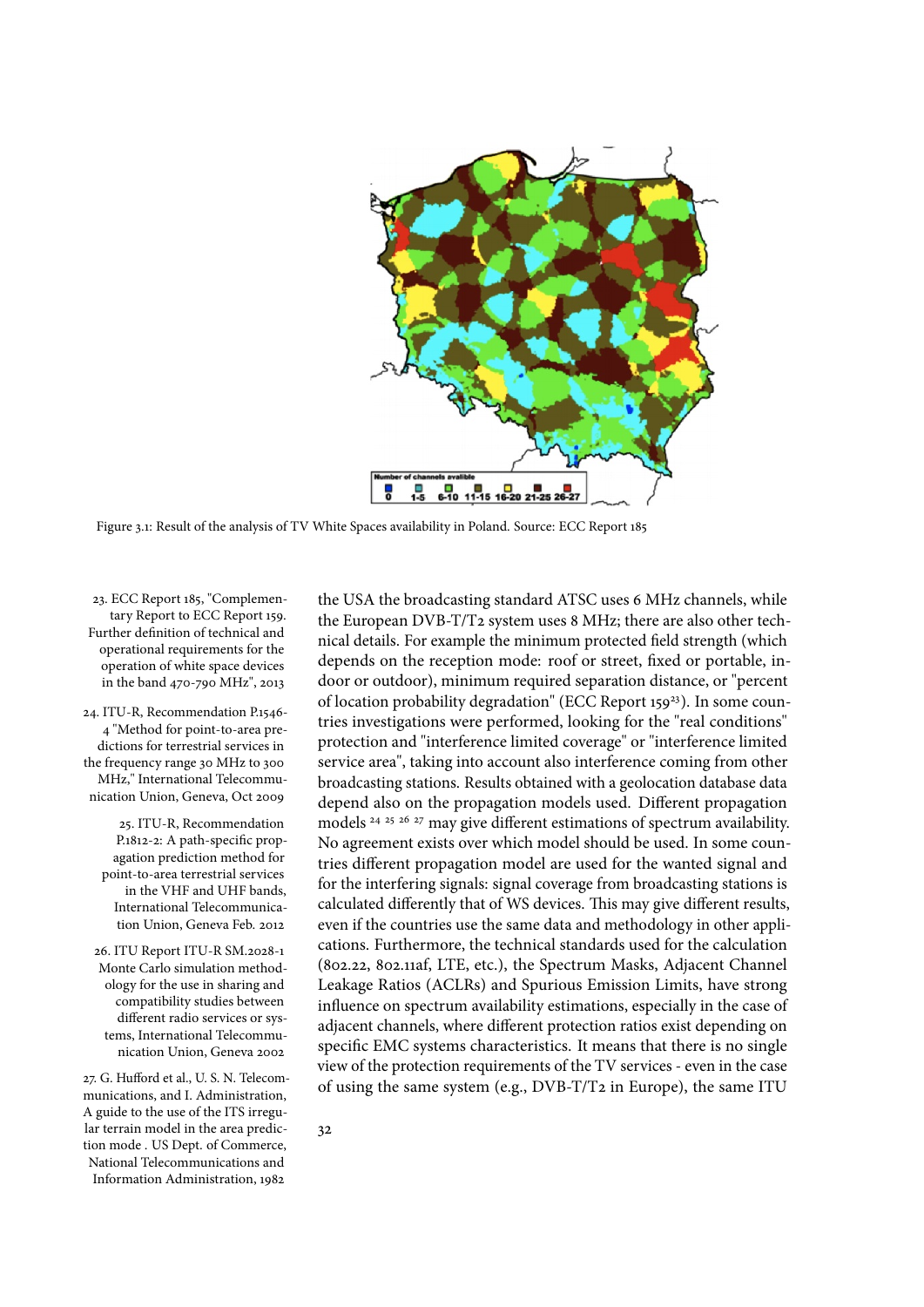Region, and with the same calculation methodology for the TV White Space availability estimation. This can cause different estimations and different regulatory decisions among countries. Each Administration is sovereign in setting its own regulations following its national policy of spectrum usage, type and level of protection, as well as in deciding about the WS devices and standards to be used under its jurisdiction. It means that every Administration may wish to develop its own methodology and establish its own geolocation databases. All these facts mean that spectrum availability evaluations, spectrum maps, and geolocation databases can differ from country to country. This is also because of differences in the TV reception modes and spectrum occupation, as well as in the protection requirements. As a consequence, there may be more TV channels available for CRS in one country than in others, even in the same geographical ITU Region and the same WS device. Such a situation exists now in Digital Terrestrial Television (DTT): in some countries many multiplexes exists but in some others only a few. One foresees (e.g., in ECC Report 185) that every country will prepare its requirements and databases of available TVWS spectrum, using its specific methodology. In bordering areas these have to be coordinated and accepted by the National Regulators of the neighboring countries. It may be needed to exchange data from the databases to get acceptation of other Administrations. In some cases different methodology and different spectrum availability need to be established for the bordering areas if the Administrations have different views of the situation. Such different approaches in different countries can cause also situation where in some of them market for new TV WS systems and applications (e.g. M2M, "super WiFi" etc.) will grow while in others might wither for lack of business interest. Administrations wishing to increase deployment of radio systems in rural areas have to be careful about estimating available TVWS spectrum, because even small differences in these details can produce different results. Consequently, different estimates of the potential CRS market can be obtained. As in many other cases, where Administrations stimulated market growth, an involvement of the Administration is needed, especially in an early stage of CRS implementation. If a national spectrum market exists and license-paid scheme of TVWS could be accepted, the national regulations would need on-line electronic licensing procedures in which paper documents would be unnecessary in the process of spectrum assigning. Granting licenses via on-line spectrum auctions could be arranged, where the pieces of White Space spectrum could be sold to the highest bidder automatically (if the spectrum market is accepted). Using Internet real-time access to databases, licensing system, and paying system, would lead to a fully electronic form of future frequency assignments procedures. That would certainly require regulatory amendments.